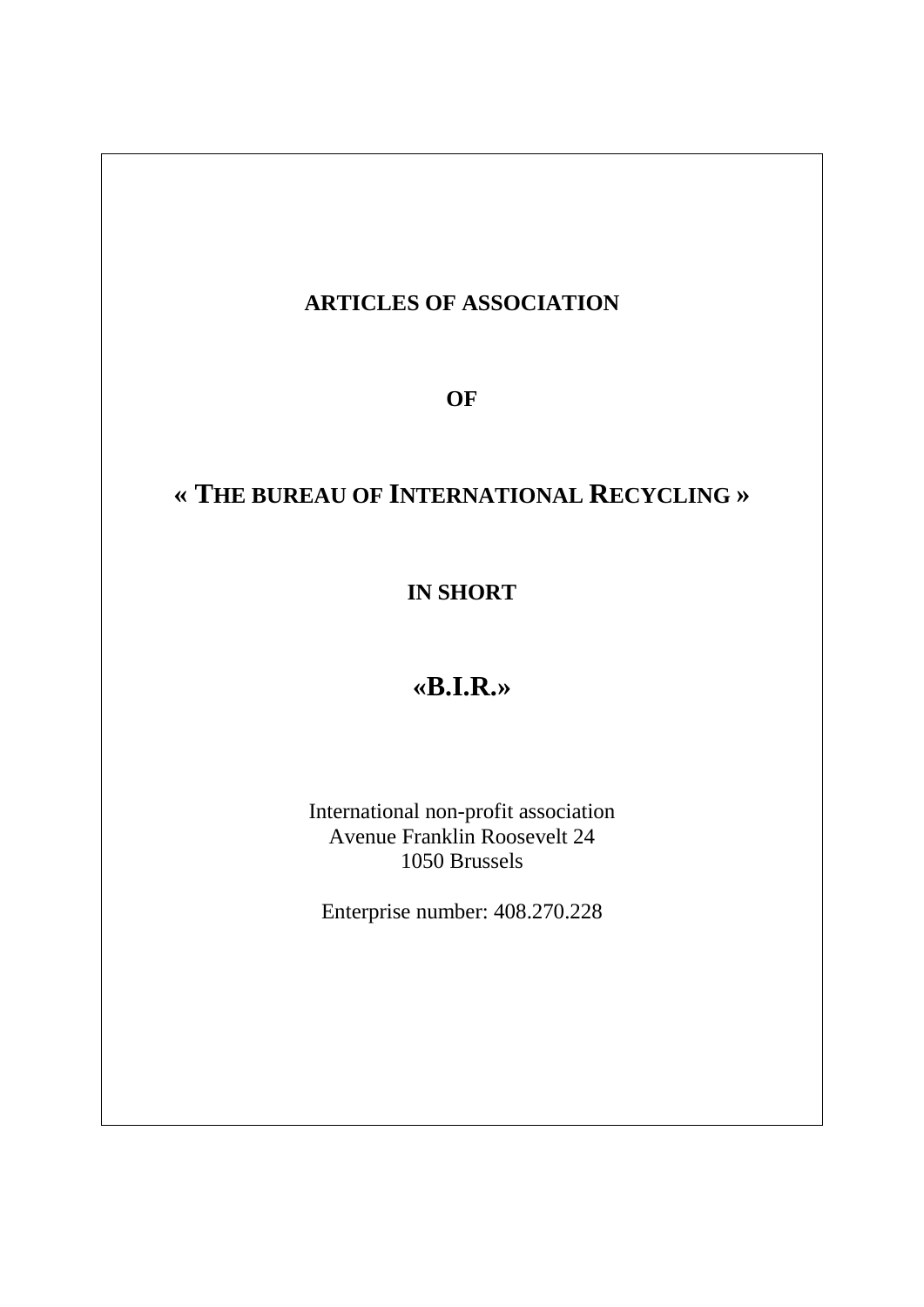## **CHAPTER I: NAME, REGISTERED OFFICE, DURATION AND PURPOSE**

#### **Article 1: Name**

An international non-profit association named the Bureau of International Recycling, Bureau International du Recyclage in French, abbreviated as B.I.R., hereinafter referred to as the "Association", has been constituted under the laws of Belgium.

The full names and the abbreviated name may be used indistinguishably.

All acts, bills, announcements, publications and other documents coming from the Association mention its name preceded or followed immediately by the initials "aisbl" and the address of its registered office.

## **Article 2: Registered office and duration**

The registered office of the Association is in the Brussels urban area, and is currently located at Avenue Franklin Roosevelt 24, 1050 Brussels.

The registered office may be transferred anywhere in the Brussels-Capital Region upon the decision of the Executive Committee. The decision to move the registered office must be published in the Annexes to the Moniteur belge.

The decision of the Executive Committee to move the registered office of the Association is not considered as an amendment to the Articles of Association and does not require a decision of the General Assembly. The Executive Committee is entitled to establish the coordinated version of the Articles of Association and file it with the Commercial Court.

The Association may open representation offices in Belgium or abroad upon decision of the Executive Committee.

The Association is incorporated for an unlimited period of time.

#### **Article 3: Purpose**

The objectives of the Association are:

- 1. To be the unified voice of the international recycling industries on a world level, developing the international authorities and the public's awareness of the economic, social and environmental contributions of its membership.
- 2. To promote free-trade and the environmental sound management and use of recycled materials and to encourage manufacturers to design their products with increased understanding of recycling.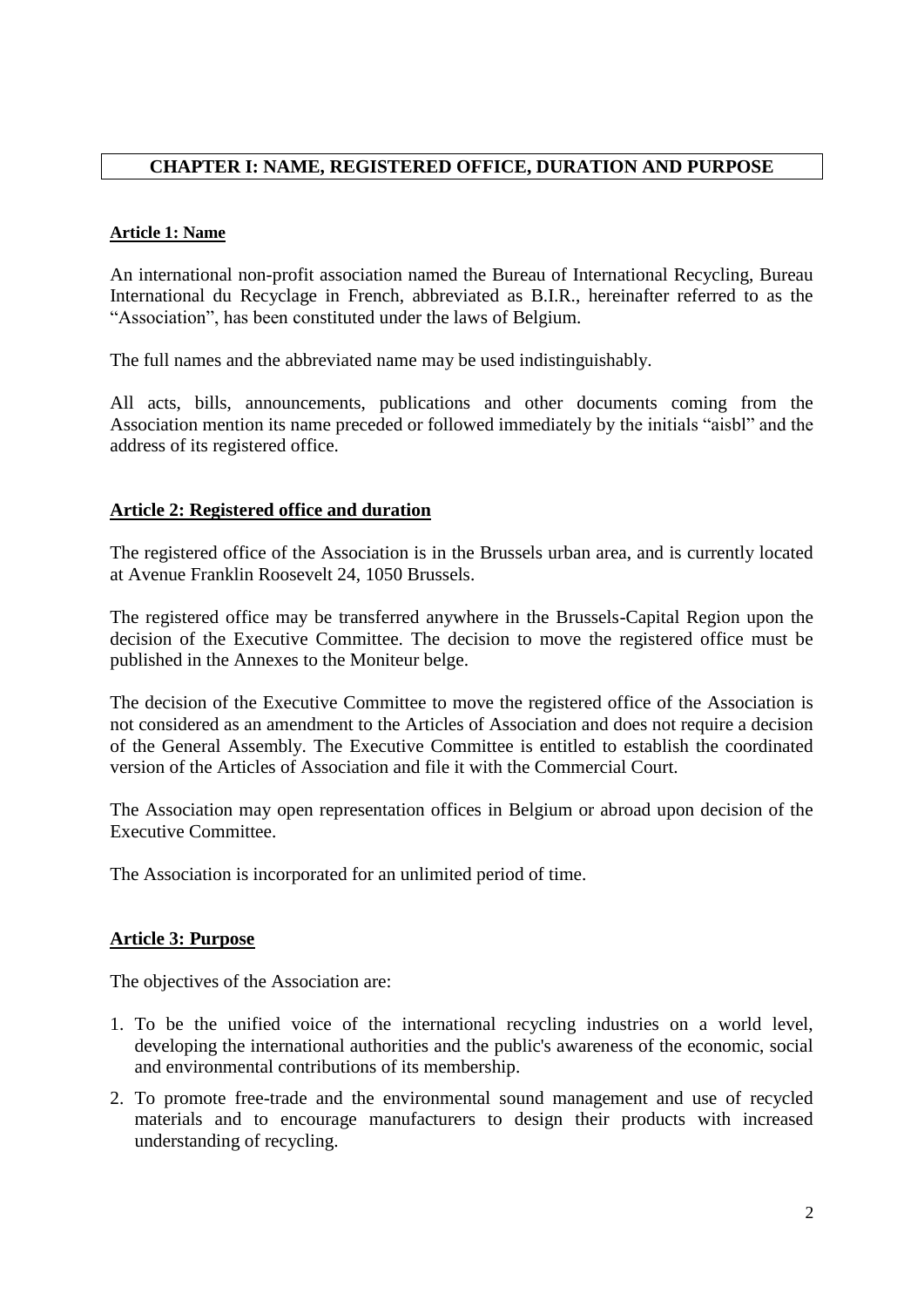- 3. To provide its members with a proper forum to discuss issues of importance to the development of recycling worldwide.
- 4. To promote and primarily defend the collective interests of the members of the Association pertaining to the Association's area of activity.
- 5. To provide members with a fast and effective mean of resolving commercial disputes by providing for an arbitration service.

The Association is empowered to accomplish all acts or operations relating directly or indirectly to its purpose.

The Association may also exercise, lend its support to, or take interest in, all similar, comparable, accessory or connected activities that would foster directly or indirectly the accomplishment of its purpose.

The Association may also carry out ancillary commercial activities, either directly or indirectly, so long as these ancillary commercial activities are compatible with the purposes of the Association and with the activities necessary for achieving these purposes. Any income generated by ancillary commercial activities shall be used by the Association to carry out such purposes.

## **CHAPTER II: MEMBERS**

## **Article 4: Membership requirements and rights and duties of the members**

Membership may be granted to:

#### A - Effective Members with the right to vote

Any company, professional organisation, federation or association involved in the collecting, trading and/or processing of recyclables and in the production of recycled materials, and actually belonging to the recycling sector:

#### 1. National Federation or National Sectoral Organisation

i.e. any national professional organisation representing one or more commodity sector(s) in the field of recycling, which is/are represented within the Association (i.e. the National Federation or the National Sectoral Organisation itself and not its members).

#### 2. Supranational or Continental Federation

i.e. any international professional organisation representing one or more commodity sector(s) in the field of recycling, which is/are represented within the Association (i.e. the Supranational or Continental Federation itself and not its members).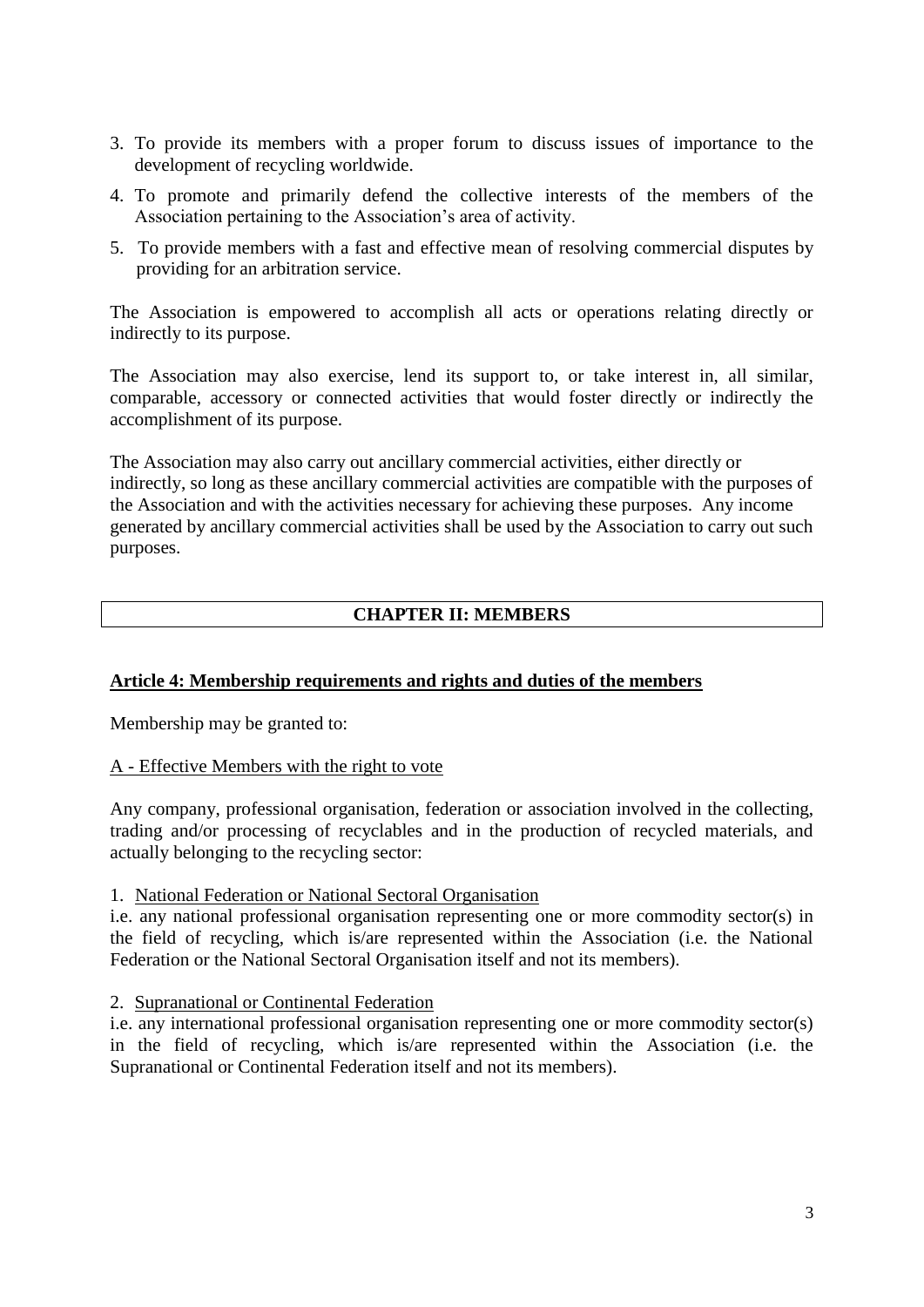3. Company with trading or industrial activities, involved in one or more commodity sector(s) in the field of recycling which is/are represented within the Association. This company will either be a Supporting Member if it is a member of a National Federation or a National Sectoral Organisation member of the Association or an Associate Member if it is not a member of a National Federation or National Sectoral Organisation member of the Association.

Any Supporting Member, which resigns or is expelled from a National Federation or a National Sectoral Organisation member of the Association will lose its supporting membership as of the date of the entry into force of its resignation or expulsion and will automatically become an Associate Member of the Association on this latter date.

#### B - Partner Members with no right to vote

Any company with trading or industrial activities, association or organisation, interested or involved in recycling, which does not fulfil the requirements for effective membership.

Effective Members and Partner Members will be charged membership dues.

All members (a) must be validly incorporated under the laws and customs of their country of origin (b) must agree in writing to abide with the competition laws and the anti-trust guidelines of the Association, the Articles of Association, the Internal Regulations, the objectives and policies of the Association, and the decisions of its bodies and (c) pay in due time the membership dues.

## **Article 5: Admission of members**

Any application for membership will be submitted for examination to the Director General which will examine whether or not the application meets the membership requirements. The Director General will submit its assessment and recommendation to the Membership Committee. The details of any applicant which meets the membership requirements will be published by the Membership Committee on the Association's website and the Effective Members will be allowed to express their opinion on the application to the Membership Committee during 15 calendar days from the publication; their opinion will not be binding. The Membership Committee will then submit a written proposal to the Executive Committee, which will either endorse that proposal, or if unsupported, return it with written grounds to the Membership Committee for further assessment and decision. The decision of the Executive Committee will be taken with a majority of two-thirds of the votes cast. In case of rejection of the Membership Committee's proposal, the Membership Committee will make a final proposal to the Executive Committee which will then take its decision with a majority of twothirds of the votes cast.

A final decision concerning the admission of a member should be taken within six months of the submission of the application.

Any decision refusing an application for membership shall contain the grounds upon which the decision is made.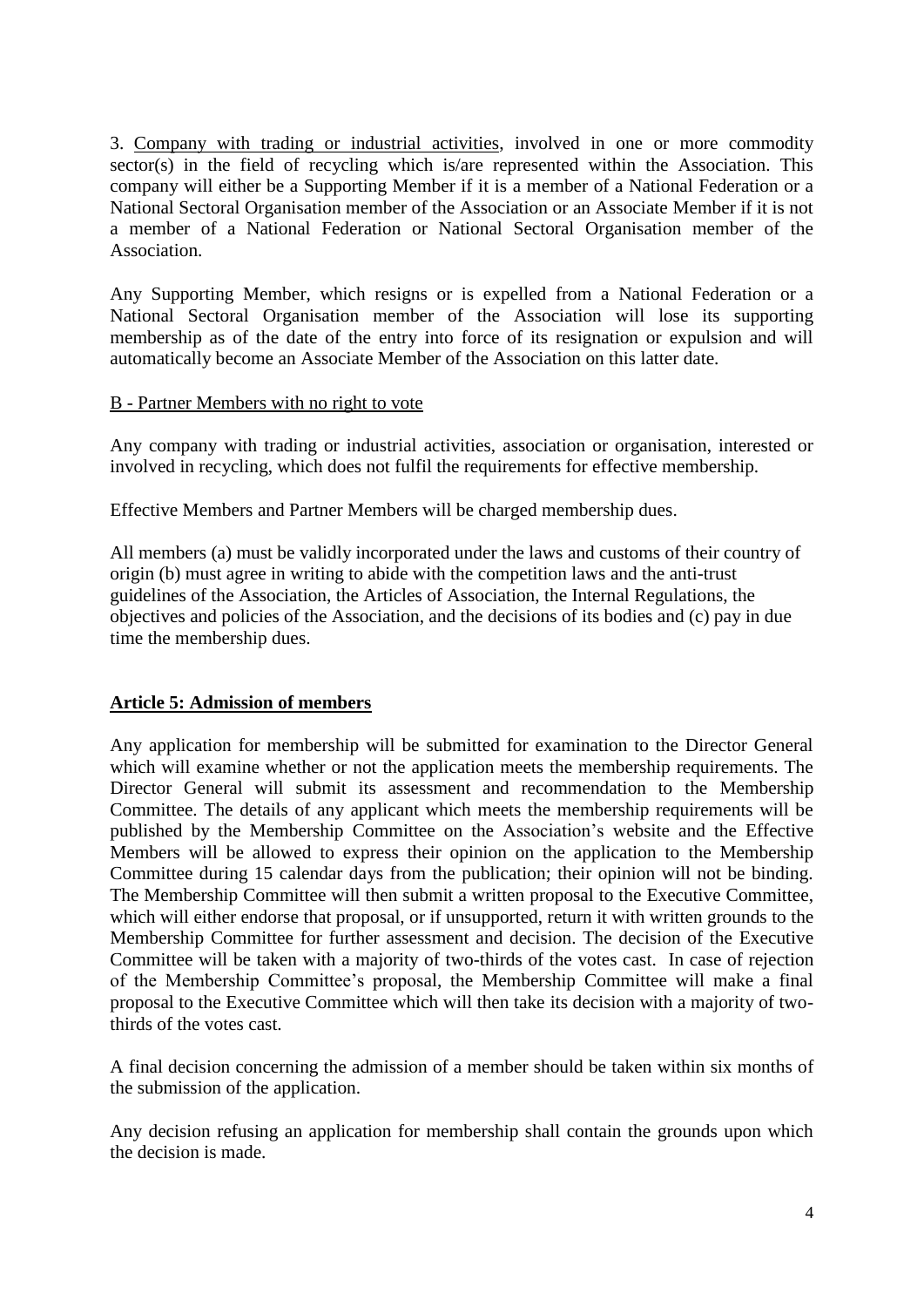The General Assembly will be informed about the admission of the new member at the following meeting of the General Assembly.

#### **Article 6: Resignation, suspension and expulsion of members**

Members may resign from the Association after giving six months' written notice addressed to the Director General. The resigning member is bound to respect all its obligations until the end of the financial year in the course of which the resignation comes into effect. The Director General will inform the Membership Committee, then the Executive Committee and finally the General Assembly accordingly.

If a member fails to meet its financial obligations for one financial year, it will be considered as having resigned as from the last day of the following financial year. In addition, and to the extent permitted by law, membership automatically ends in the case of bankruptcy, arrangement with creditors, winding up or any similar situation. However, the member will remain liable for its financial obligations vis-à-vis the Association until the end of the financial year during which the membership ends.

The expulsion of a member from the Association may be ordered by the General Assembly which, after having heard representations in the defense of the member concerned and the recommendation of the Membership Committee, shall take its decision with a majority of two-thirds of the votes cast.

A member can be expelled (a) for breach of the Articles of Association and/or the Internal Regulations, (b) for any act which might be prejudicial to the Association or its members, such as criticizing the Association's policy in a public forum or during a plenary meeting of the Association in a manner that is either primarily or solely damaging in intent and or disruptive, derogatory, demeaning, or defamatory in expression, (c) for non compliance with the Association's arbitral award of the Arbitration Tribunal, or (d) for the failure to fulfill a commercial arbitration finding or legal judgment having force of law, upon completion of due process, in the context of disputes opposing at least two members of the Association, or (e) for a criminal sentence against it which according to the Executive Committee is incompatible with its member quality.

The expulsion decision sets forth the grounds on which the expulsion is based and is final.

The Director General will send a copy of the decision to the expelled member by registered letter, within fifteen calendar days as of the date of the decision. The expulsion shall come into force immediately after the decision of the General Assembly but the expelled member will remain liable for its financial obligations to the Association until the end of the financial year.

In addition, until a decision has been taken by the General Assembly on the expulsion, the Executive Committee is entitled to suspend the member including its voting right, if applicable, for one or more grounds referred to under article 6, §4 above. The suspended member will remain liable for its financial obligations to the Association during the suspension.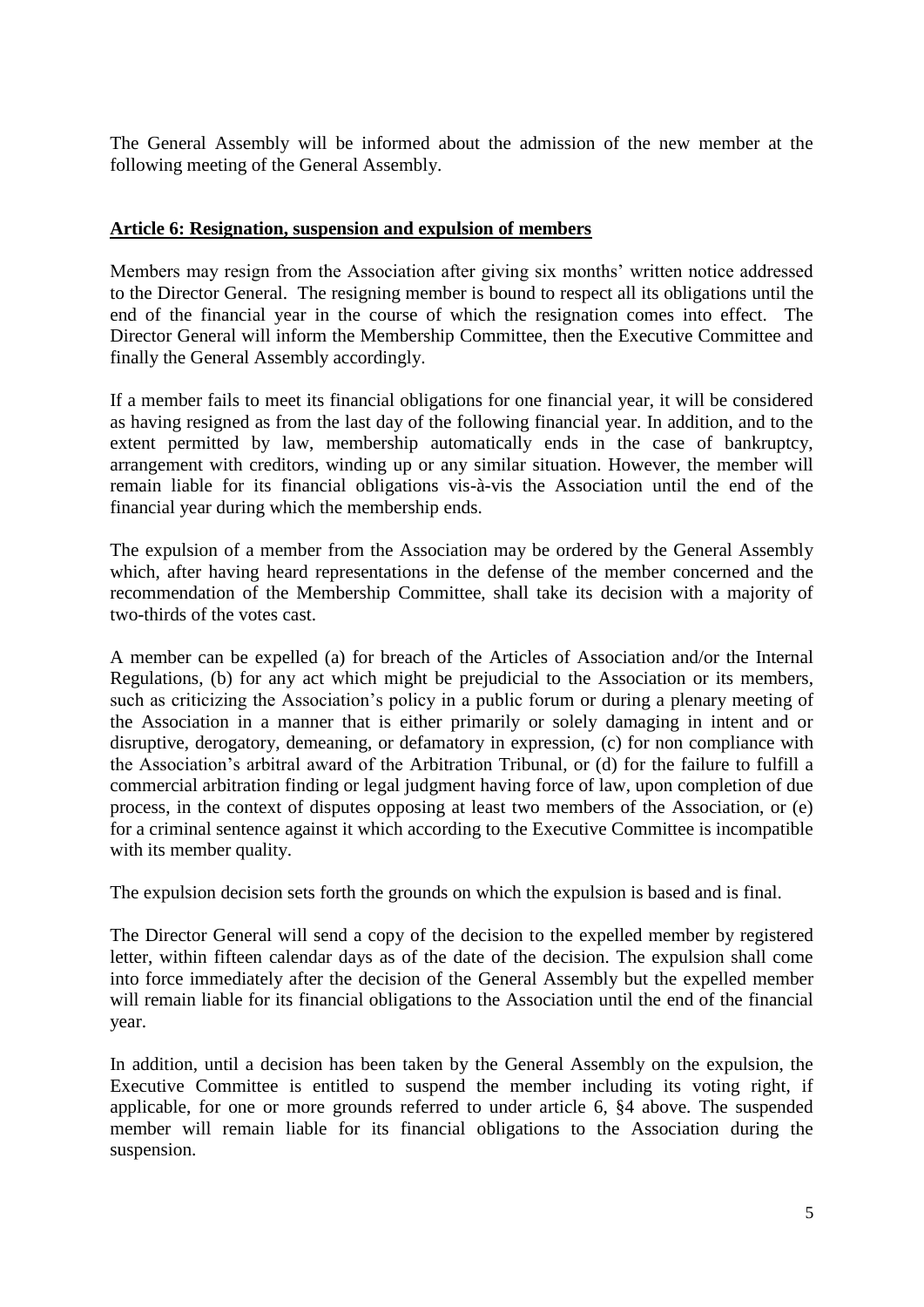A member whose membership ceases through resignation or expulsion or any other reason has no right whatsoever to the assets of the Association.

## **CHAPTER III: ASSOCIATION BODIES**

#### **Article 7: Association bodies**

The bodies of the Association are:

- the General Assembly;
- the Executive Committee; and
- the Director General.

## **CHAPTER IV: GENERAL ASSEMBLY**

#### **Article 8: Composition and powers**

The General Assembly is the main decision-making body of the Association. It shall consist of all Effective Members. Third parties may be invited to attend a meeting of the General Assembly, upon invitation of the Executive Committee.

The decisions taken by the General Assembly will be binding on all members, including those absent or dissenting.

The following powers are reserved to the General Assembly:

- 1. consideration and approval of the reports on the activities of the Association;
- 2. approval of the annual accounts;
- 3. approval of the budget for the new financial year, including the membership dues of the various membership categories, as recommended and motivated by the Executive Committee;
- 4. appointment, dismissal and release from liability of the auditors and approval of their remuneration, as recommended by the Executive Committee;
- 5. approval of the appointment of the Executive Committee members and decision to dismiss the Executive Committee members;
- 6. amendments to the Articles of Association;
- 7. dissolution and liquidation of the Association;
- 8. approval of the venue and date of the next General Assembly and conventions, as recommended by the Executive Committee;
- 9. expulsion of member(s) from the Association.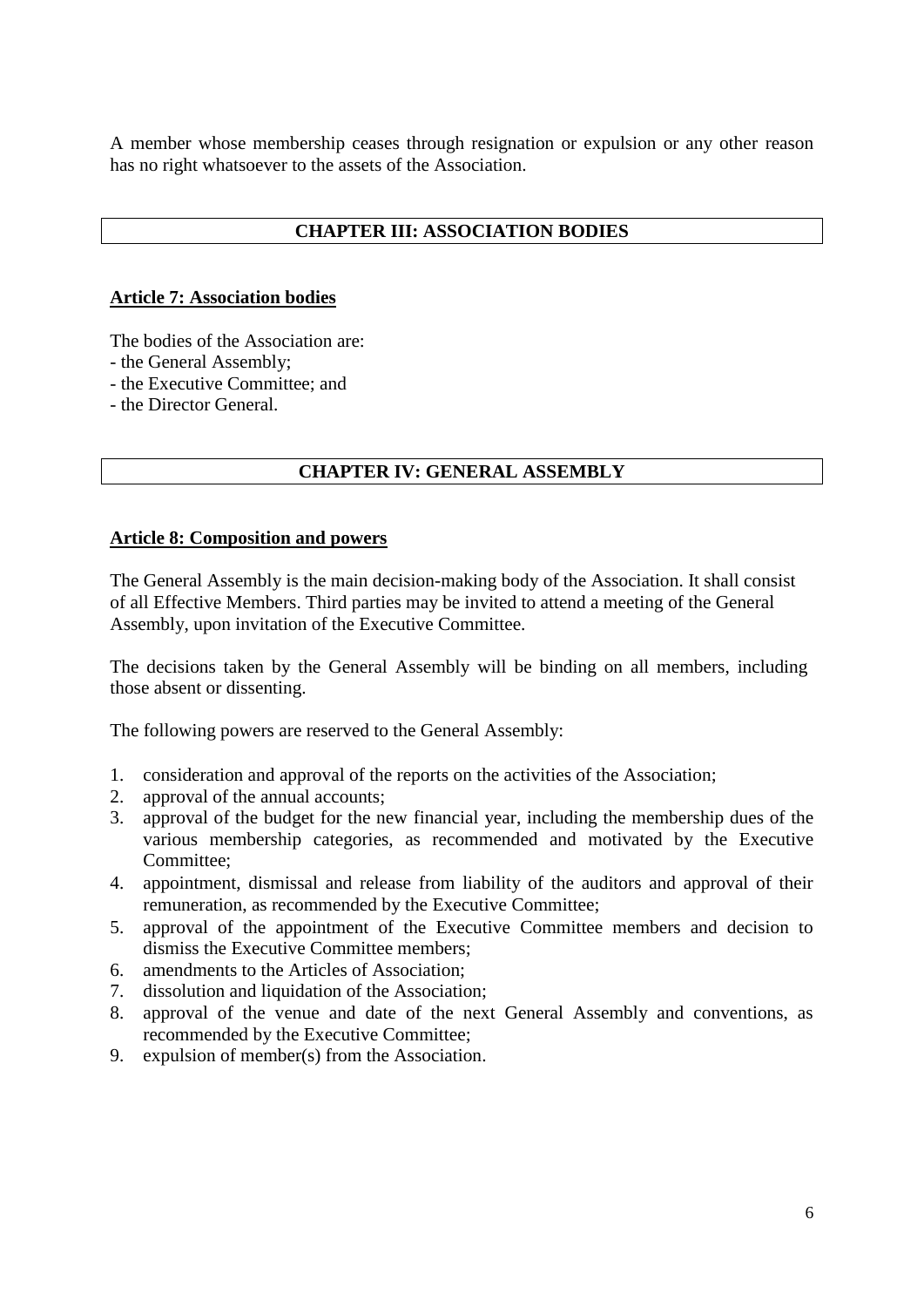### **Article 9: Meetings and notices**

An ordinary meeting of the General Assembly shall take place at least once a year, in the spring, at the place mentioned in the convening notice under the presidency of the President of the Executive Committee or, if he is prevented from attending, of a Chairman chosen by the Executive Committee from among the Executive Committee members. The Director General is responsible for convening the General Assembly. Partner Members have the right to be convened and attend the ordinary meetings of the General Assembly.

In addition to the ordinary General Assembly, an extraordinary meeting of the General Assembly shall be called by the President of the Executive Committee, the majority of the members of the Executive Committee or the Director General, where the interests of the Association so require or at the request of one quarter of the Effective Members. Extraordinary meetings of the General Assembly are exclusively open to Effective Members.

Any request for an extraordinary meeting of the General Assembly shall state the items to be considered. If the extraordinary meeting is called at the request of one quarter of the Effective Members, any Effective Member may send a request to the Director General for a point to be added to the agenda at the latest fourteen calendar days before the date of the extraordinary meeting of the General Assembly.

The notice calling the meeting indicates the place, date, hour and agenda of the meeting and is sent by letter, facsimile, or any other written means (including electronic format) at least thirty calendar days prior to the date of the meeting.

As the case may be, the working documents are attached to the notice.

## **Article 10: Representation**

Each Effective Member may be represented by another Effective Member, but under no circumstances can an Effective Member exercise more than 10% of the total voting rights or hold more than 70 proxies.

As an exception to the previous rule, an Effective Member may be represented by another Effective Member which may hold an unlimited number of proxies, in the event that the law provides that the decisions of the General Assembly need to be taken by a notarial deed.

The proxy must be submitted in writing to the Director General at least fifteen calendar days before the date of the meeting.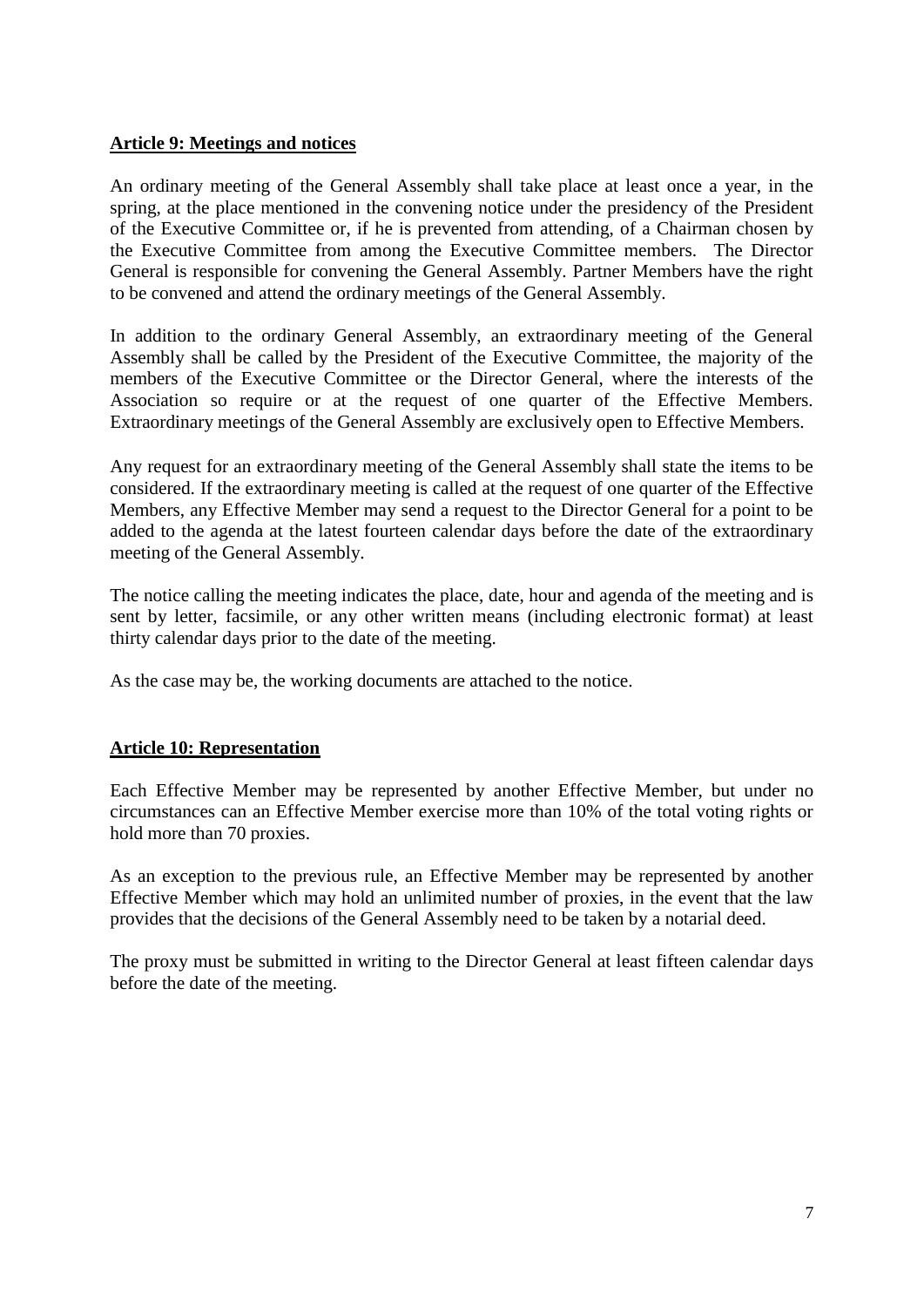## **Article 11: Proceedings and votes**

#### a) Proceedings

An attendance list, indicating the member's name shall be signed prior to the meeting by the representative of each member, except for the ordinary General Assembly, held during the spring convention, where Effective Members registered for the spring convention are deemed to be present at the ordinary General Assembly.

Decisions may not be taken on points which do not appear on the agenda, unless all Effective Members are present or represented and there is a unanimous agreement to discuss other matters. All other decisions are taken irrespective of the number of members present or represented.

#### b) Votes

Each Effective Member has one vote.

Decisions are taken by a simple majority of the votes cast, except in exceptional cases mentioned in articles 6, 14 and 28 of the Articles of Association.

For all decisions of the General Assembly:

- (i) abstentions shall not be taken into account and, in the case of a written vote, blank and mutilated votes will not be counted in the votes cast;
- (ii) all votes will be taken by a show of hands, unless at least 10% of the Effective Members request a secret ballot.

#### c) Written decision-making

Decisions may also be taken by written resolutions provided (i) that each Effective Member has been informed at least thirty calendar days in advance of the decisions to be taken and (ii) that the decisions are immediately dispatched to each Effective Member.

Failure of the Effective Member to communicate its vote in writing within thirty calendar days from the date of the mailing of the written resolutions to be taken shall be deemed an acceptance of the decisions.

The decisions come into effect on the date mentioned on the written resolutions and are deemed to be taken at the registered office of the Association.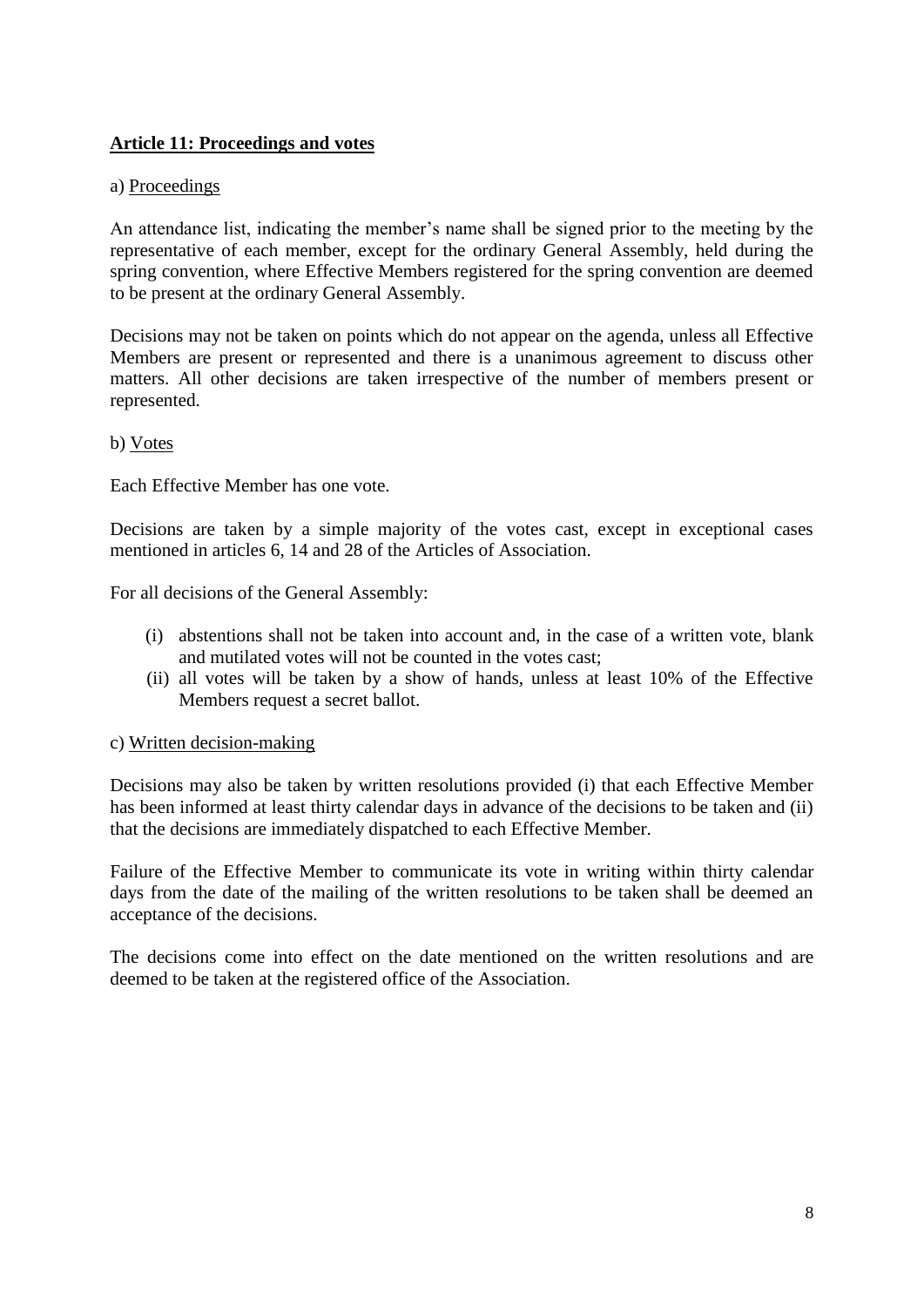## **Article 12: Minutes of meetings**

The decisions of the General Assembly will be recorded in a minute book signed by the President of the Executive Committee and kept by the Director General, who will hold it at the disposal of the members.

The minutes of the physical meetings will be deemed to have been approved by the General Assembly fifteen days after they have been mailed to the Effective Members, in the absence of explicit written opposition by an Effective Member.

## **CHAPTER V: EXECUTIVE COMMITTEE**

## **Article 13: Composition**

The Association is managed by an Executive Committee consisting of the President, the Treasurer, the Presidents of the Commodity Divisions who act as Vice-Presidents of the Association and the immediate past President.

The candidatures of the President and the Treasurer are proposed by the Nominating Committee of the Association to the Executive Committee and must be approved by the General Assembly. The Presidents of the Commodity Divisions are elected by their respective Divisions on the recommendation of their respective Nominating Committees but their appointment to the Executive Committee must be approved by the General Assembly.

The term of office of the President and the Treasurer of the Executive Committee will be two years. They may be re-elected only once consecutively.

The Internal Regulations will govern the term of office of the Vice-Presidents of the Association.

The office of the members of the Executive Committee is not remunerated.

## **Article 14: Dismissal, resignation and vacancy of members of the Executive Committee**

Members of the Executive Committee can be dismissed, at any time, by the General Assembly on the basis of a decision taken by a majority of two thirds of the votes cast.

Any member of the Executive Committee wishing to resign must send a written notice of his or her resignation to the President. If the President wishes to resign, he or she shall send a written notice of his or her resignation addressed to the members of the Executive Committee. Nonetheless, the resignation will only come into force on the date of the next meeting of the Executive Committee or the General Assembly providing for his or her replacement.

In the event that a vacancy occurs (including as a result of a resignation), a new member of the Executive Committee can be appointed by the Executive Committee. If the vacancy concerns the mandate of President or Treasurer, the new member will be appointed upon proposal of the Nominating Committee of the Association. If the vacancy concerns the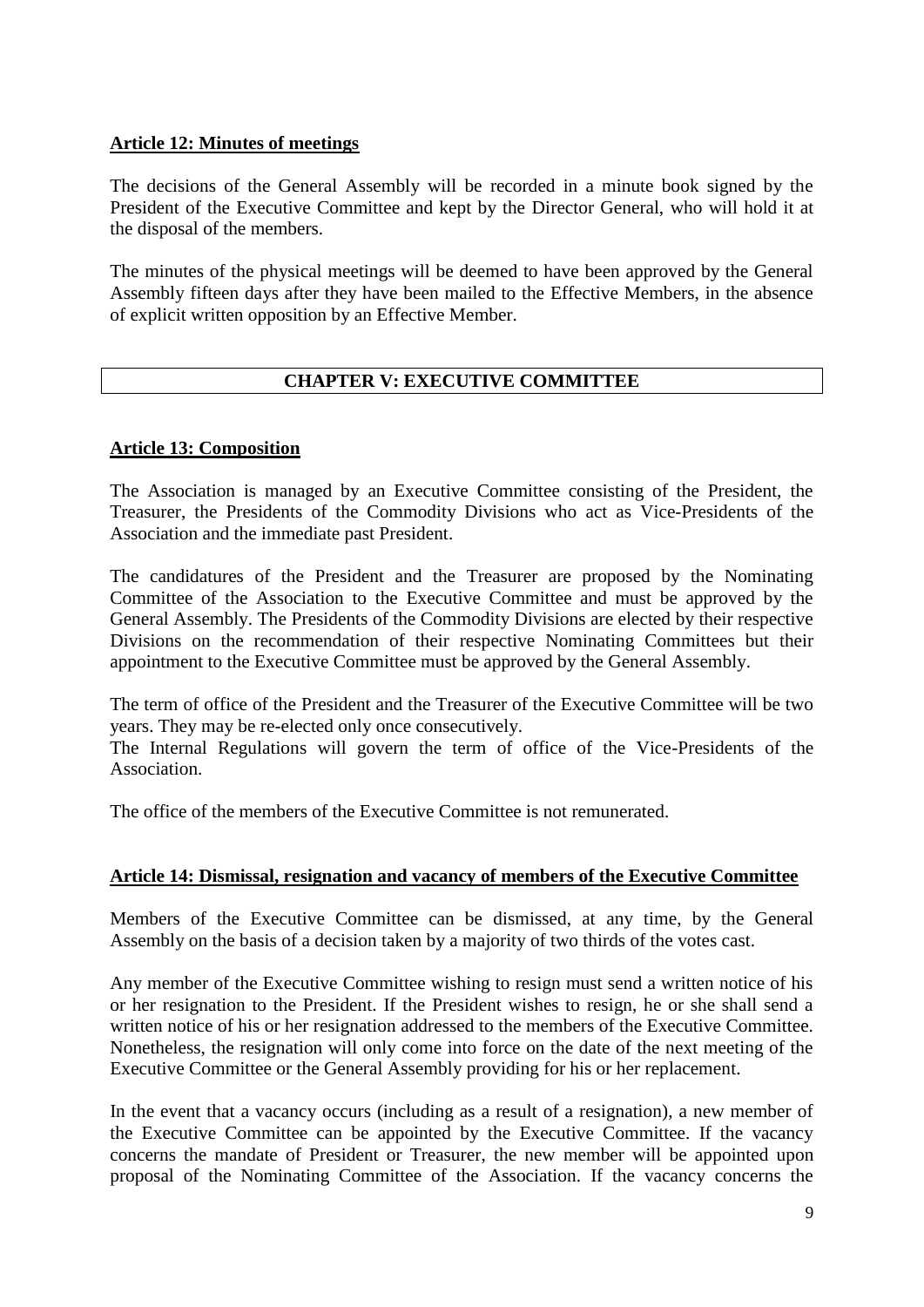mandate of Vice-President, the new member will be appointed upon proposal of the Nominating Committees of the Division of the member whose mandate becomes vacant. The term of office of the new member shall expire at the same time as the term of the replaced member would have expired. The next meeting of the General Assembly ratifies the appointment of the new member.

The appointment, resignation and dismissal of the members of the Executive Committee must be published in the Annexes to the *Moniteur belge*.

## **Article 15: Powers**

The Executive Committee enjoys all the powers of management and administration, subject to the powers reserved by the law or the Articles of Association to the General Assembly.

Besides its managing role, the Executive Committee has, in particular, the power to:

- 1) prepare and submit all recommendations regarding the organisation of the Association and the internal and external policy of the Association;
- 2) give its instructions to the Director General;
- 3) implement the decisions of the General Assembly.

The Executive Committee may delegate, under its responsibility, a part of its powers for particular or specific purposes to a third party.

#### **Article 16: Commodity Divisions and Commodity Committees**

Upon decision of the Executive Committee and under its responsibility, Commodity Divisions and Commodity Committees may be formed to tackle specific areas of activity of the Association, provided that 30% percent of Effective Members active in the sector to be represented by a Commodity Division or a Commodity Committee support its creation. The Chairmen of the Commodity Committees will have an advisory role to the Executive Committee.

#### **Article 17: Meetings and notices**

The Executive Committee will meet four times a year or under special convocation of its President, two of its members or the Director General.

The meetings of the Executive Committee will be chaired by its President or, in his/her absence, by a member chosen by his/her peers.

The notice calling the meeting indicates the place, date, hour and agenda of the meeting and is sent by letter, facsimile or any other written means (including electronic format) at least fourteen calendar days prior to the date of the meeting. As the case may be, the working documents are attached to the notice.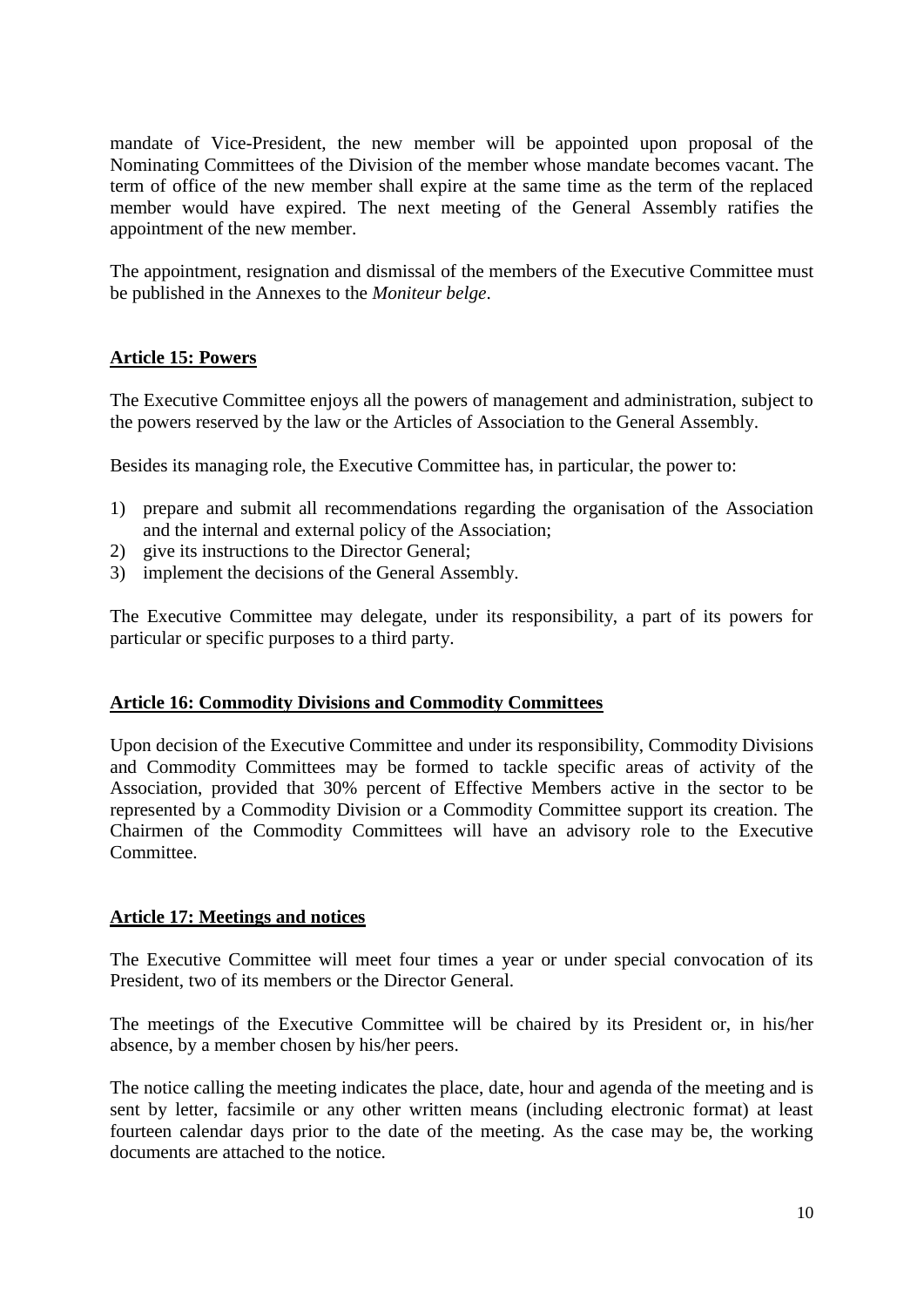The validity of the meeting cannot be challenged if all members are present or validly represented.

The Chairmen of the Commodity Committees may attend the meetings as observers, with no voting rights, upon invitation of the Executive Committee.

#### **Article 18: Representation**

Any member of the Executive Committee may designate another member of the Executive Committee by letter, facsimile or e-mail to represent him/her at the meeting of the Executive Committee. Any member may hold two proxies at most. The proxies must be sent to the Director General at least one calendar day before the date of the meeting.

#### **Article 19: Proceedings, quorums and votes**

#### a) Quorum

Decisions shall be valid where at least half the members of the Executive Committee are present or represented.

When this quorum is not reached, a new meeting of the Executive Committee shall be called no earlier than fourteen calendar days after the first meeting. The second meeting of the Executive Committee shall be entitled to take valid decisions irrespective of the number of members present or represented.

b) Votes

Each member of the Executive Committee has one vote.

Its decisions will be taken by a simple majority of the vote cast except in the case mentioned in articles 5 and 26. The President has a casting vote.

Abstentions shall not be taken into account and, in the case of a written vote, blank and mutilated votes will not be counted in the votes cast. All votes will be taken by show of hands, unless at least two members request a secret ballot.

#### c) Meetings by telephone and videoconference

Decisions may be taken by conference call or by videoconference provided (i) that each member of the Executive Committee has been informed at least fourteen calendar days in advance of the decisions to be taken and (ii) that the decisions are immediately dispatched to each member. The decisions come into effect on the date of the telephone conference or the video conference and are deemed to be taken at the registered office of the Association.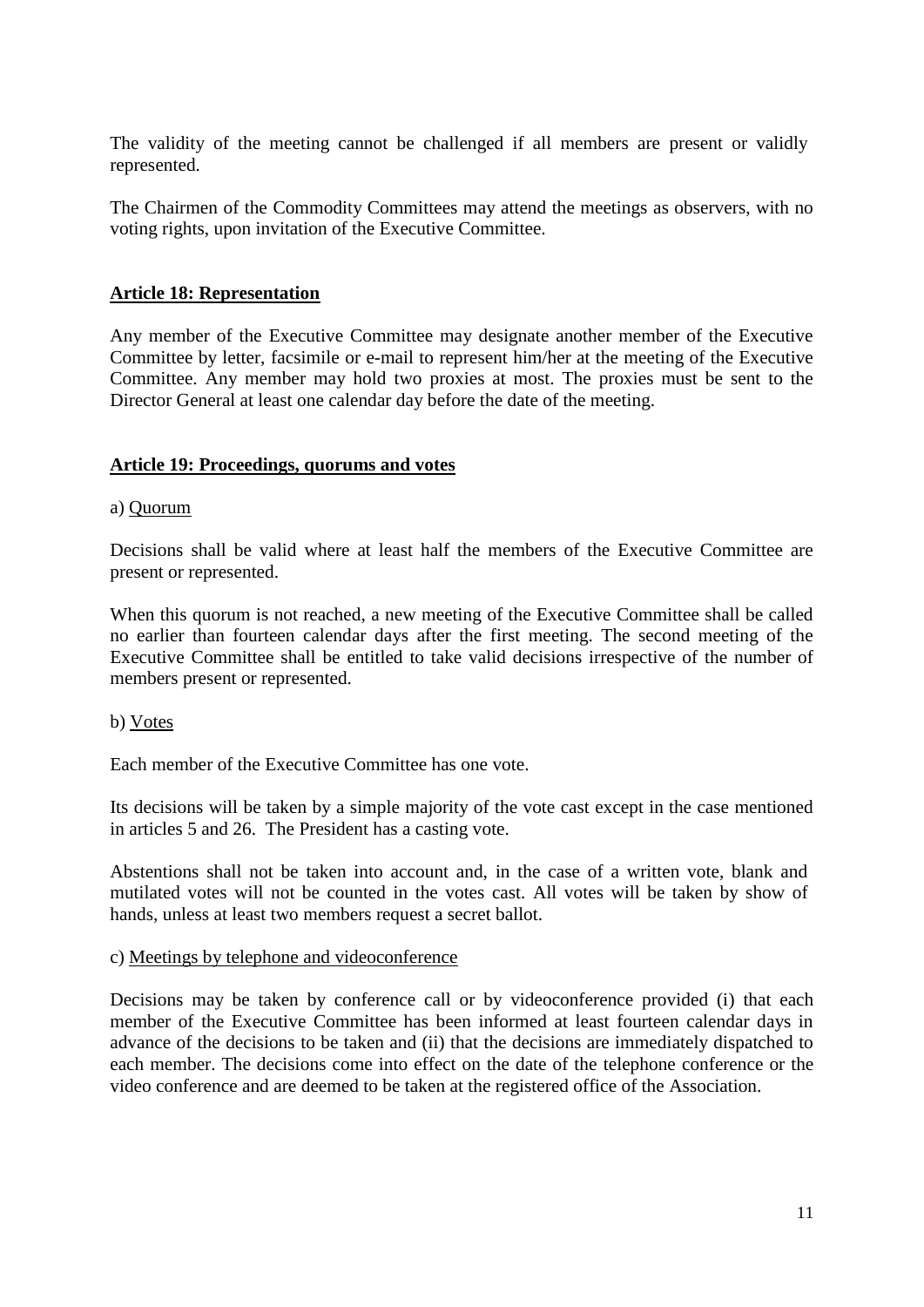#### d) Decision-making by written procedure

Decisions may be taken in writing provided (i) that each member of the Executive Committee has been informed at least fourteen calendar days in advance of the decisions to be taken and (ii) that the decisions are immediately dispatched to each member.

Failure of the member to communicate its vote in writing within fifteen calendar days from the date of the mailing of the written resolutions to be taken shall be deemed an acceptance of the decisions.

The decisions come into effect on the date mentioned on the written resolutions and are deemed to be taken at the registered office of the Association.

#### **Article 20: Minutes of the meetings**

The decisions of the Executive Committee will be recorded in minutes signed by the President and kept by the Director General.

The minutes of the physical meetings and of the meetings held by telephone and videoconference will be deemed to have been approved by the Executive Committee fifteen days after they have been mailed to the members of the Executive Committee in the absence of explicit written opposition by a member.

The minutes are kept in a register, at the disposal of the members of the Executive Committee at the registered office of the Association.

## **Article 21: Advisory Council**

The Advisory Council consists of the members of the Executive Committee, the Chairmen of the Commodity Committees, the Chairmen of the Special Committees (referred to in the Internal Regulations) and the former presidents of the Association.

The Advisory Council is under the responsibility of the Executive Committee.

Its competences and rules of procedure are described in the Internal Regulations.

## **CHAPTER VI: DIRECTOR GENERAL**

## **Article 22: Director General**

The Executive Committee may delegate the daily management, under its supervision, to a Director General.

The Director General shall be convened and shall attend, with an advisory voice, the meetings of the General Assembly, the Executive Committee, the Advisory Council and, generally, all meetings of the Association, except in the event of a conflict of interest.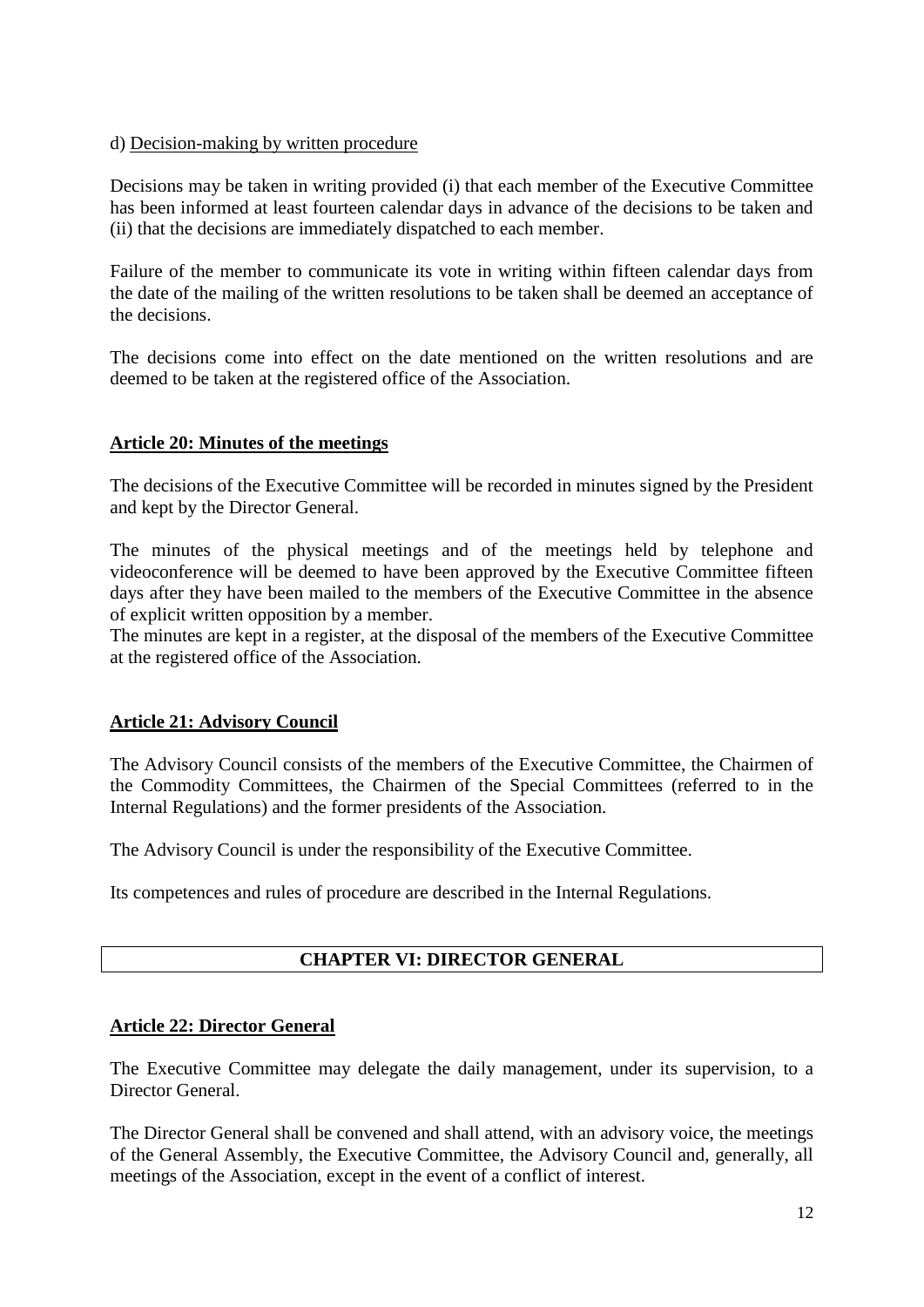The Executive Committee shall fix the extent and limitations on his or her powers. The Executive Committee can put an end to the function of Director General in accordance with the law and the Association's contractual obligations.

The Director General shall assure the functioning of the Association's general secretariat and all administrative services that fall under his/her powers.

## **CHAPTER VII: ANNUAL ACCOUNTS – BUDGET – DUES – AUDIT**

#### **Article 23: Annual accounts and budget**

The financial year shall commence on 1 January and end on 31 December each year.

The Executive Committee is required to submit, every year, the accounts of the past financial year and the budget for the next financial year, for approval by the General Assembly.

Approval of the annual accounts by the General Assembly grants a release from liability to the members of the Executive Committee for the operations listed therein as well as for those that have been communicated to the General Assembly.

### **Article 24: Dues**

The dues to be paid by the Association's members shall be determined in euros by the General Assembly on an annual basis, upon proposal of the Executive Committee.

The Director General shall inform each member in writing of the amount of dues that are owed. These dues shall be payable within three months that follow this written notification, unless provided otherwise. Should payment not be made within this period, interest may rightfully be applied at legal rate, without any prior notice.

The Executive Committee may decide to allocate part of the members' dues to the establishment of a reserve fund and to set its amount.

The dues for any member who is no longer a part of the Association, for whatever reason, rest due or acquired by the Association under the terms and conditions of these Articles of Association.

#### **Article 25: Audit**

To the extent required by law, the audit of the financial situation, the annual accounts and the verification that the transactions set out in the annual accounts comply with the legal requirements or the Articles of Association, shall be entrusted to one or several auditors, appointed amongst the members of the Institute of Auditors *(Institut des Réviseurs d'Entreprises/ Instituut der Bedrijfsrevisoren*).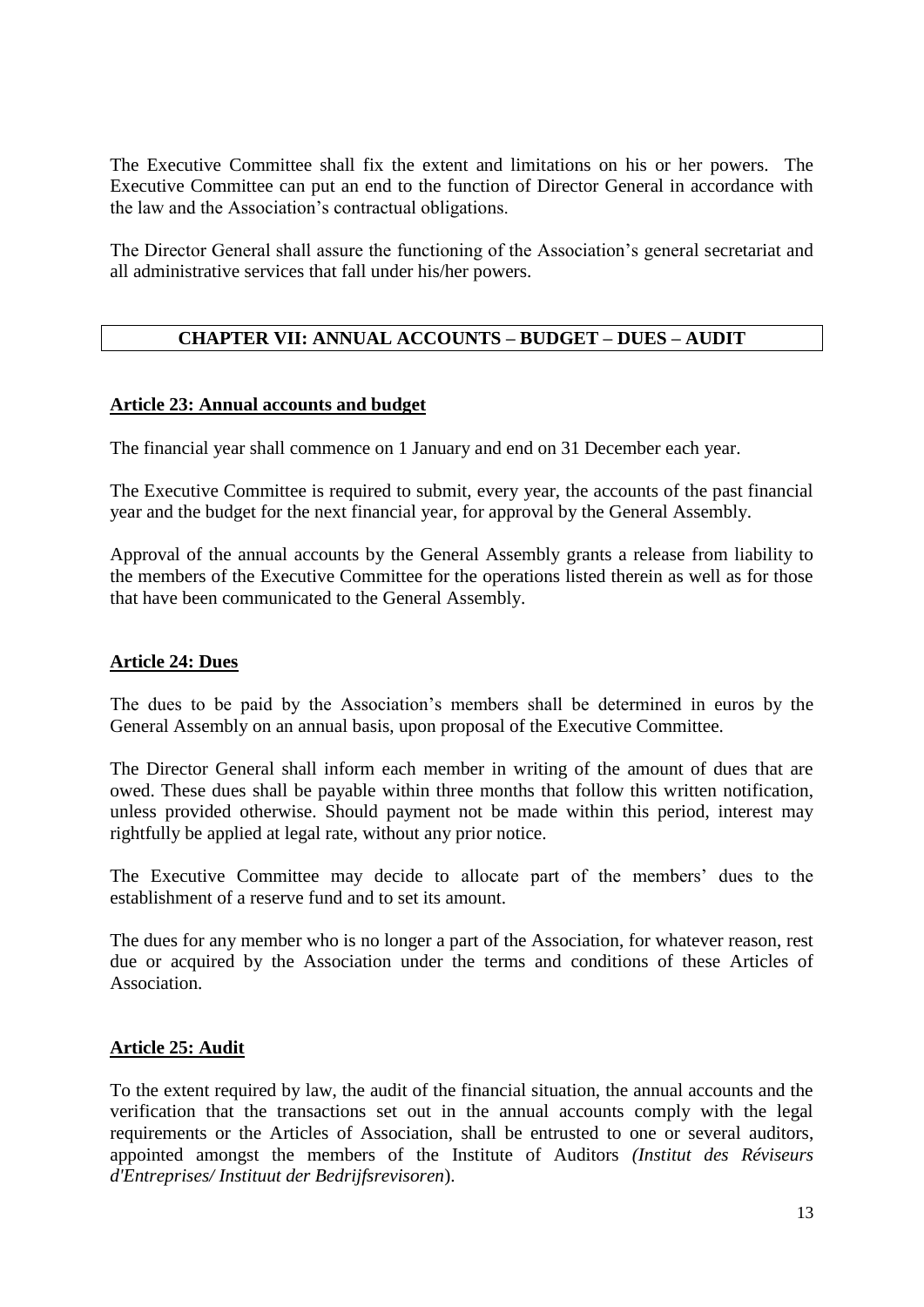In the case that Belgian law does not require the appointment of an auditor, the Association is still entitled to appoint one or more auditors; they need not to be members of the Institute of Auditors *(Institut des Réviseurs d'Entreprises / Instituut der Bedrijfsrevisoren*).

The auditor(s) shall establish an audit report.

## **CHAPTER VIII: INTERNAL REGULATIONS**

#### **Article 26: Internal Regulations**

The Executive Committee may adopt and amend the Internal Regulations of the Association. The decision must be taken with a majority of two-thirds of the votes cast.

The Internal Regulations regulate the functioning of the Association and its bodies in general and may not conflict with the Articles of Association.

## **CHAPTER IX: LIMITED LIABILITY**

#### **Article 27: Limited liability**

Members will not be personally liable for the commitments of the Association. Their liability is limited in respect of their financial obligations.

Members of the Executive Committee, the Advisory Council and the Director General are responsible only for carrying out their duties. They do not contract any personal obligation, by reason of their function, with regard to the liabilities of the Association.

#### **CHAPTER X: AMENDMENTS TO THE ARTICLES OF ASSOCIATION AND LIQUIDATION**

#### **Article 28: Amendments to the Articles of Association and liquidation**

Any proposal to amend the Articles of Association or to dissolve the Association must emanate from the Executive Committee or from the majority of the Effective Members of the Association.

Motions containing amendments to the Articles of Association or the dissolution of the Association shall not be voted on unless attached to the notice calling the meeting.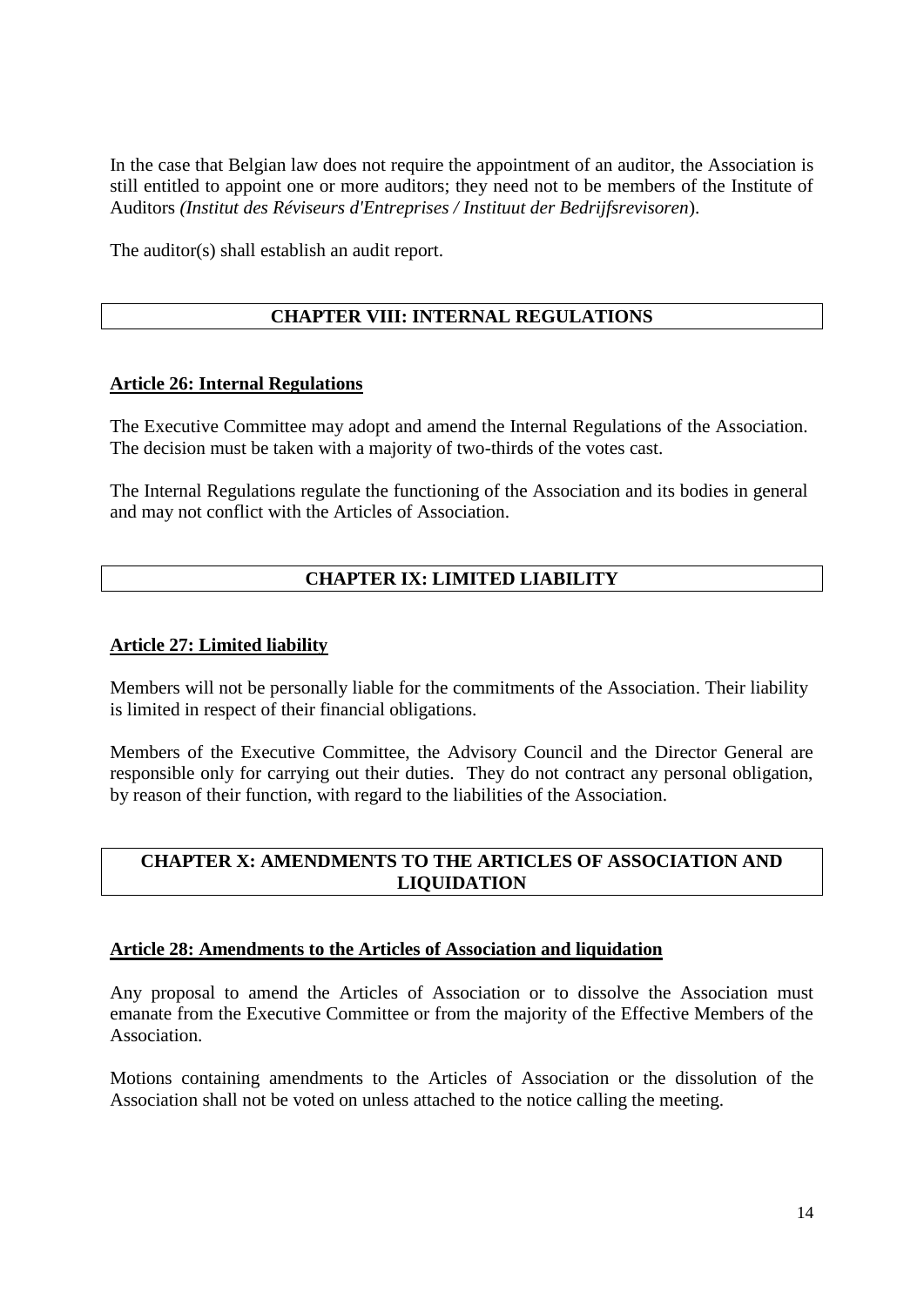No decision regarding the amendments to the Articles of Association or the dissolution of the Association will be valid in this respect unless it has been taken with a majority of two-thirds of the votes cast by the General Assembly.

Concerning the liquidation of the Association, the General Assembly shall also decide with a simple majority of the votes cast on (i) the appointment, powers and remuneration of the liquidators, (ii) the methods and procedures for the liquidation of the Association and (iii) the destination to be given to the net assets of the Association, that will have to be allocated to a non-profit purpose.

## **CHAPTER XII: FINAL PROVISIONS**

#### **Article 29: Representation of the Association**

All acts (including court proceedings), by which the Association would be committed, must be signed by the President and another member of the Executive Committee who shall not be obliged to offer proof to third parties of a prior decision of the Executive Committee.

The Director General shall individually represent the Association with respect to all acts of daily management (including court proceedings), and shall not be obliged to offer proof to third parties of a prior decision of the Executive Committee.

The Association is also validly represented by an attorney-in-fact, within the limits of his/her power-of-attorney.

#### **Article 30: Language**

These Articles of Association shall be written in the French and English languages. The French version of the Articles of Association shall take precedence.

The internal working and external communication documents of the Association will be, unless otherwise specified, published and distributed in English by the General Secretariat.

The communication language between the members of the Association and the General Secretariat is English, without prejudice of the legislation on the use of languages in employment matters. Other languages may be admitted during the conventions and all committees, according to special agreements to be made, case by case.

#### **Article 31: Applicable law**

Anything that is not expressly covered in the Articles of Association or, as the case may be, in the Internal Regulations, shall be governed by Belgian law.